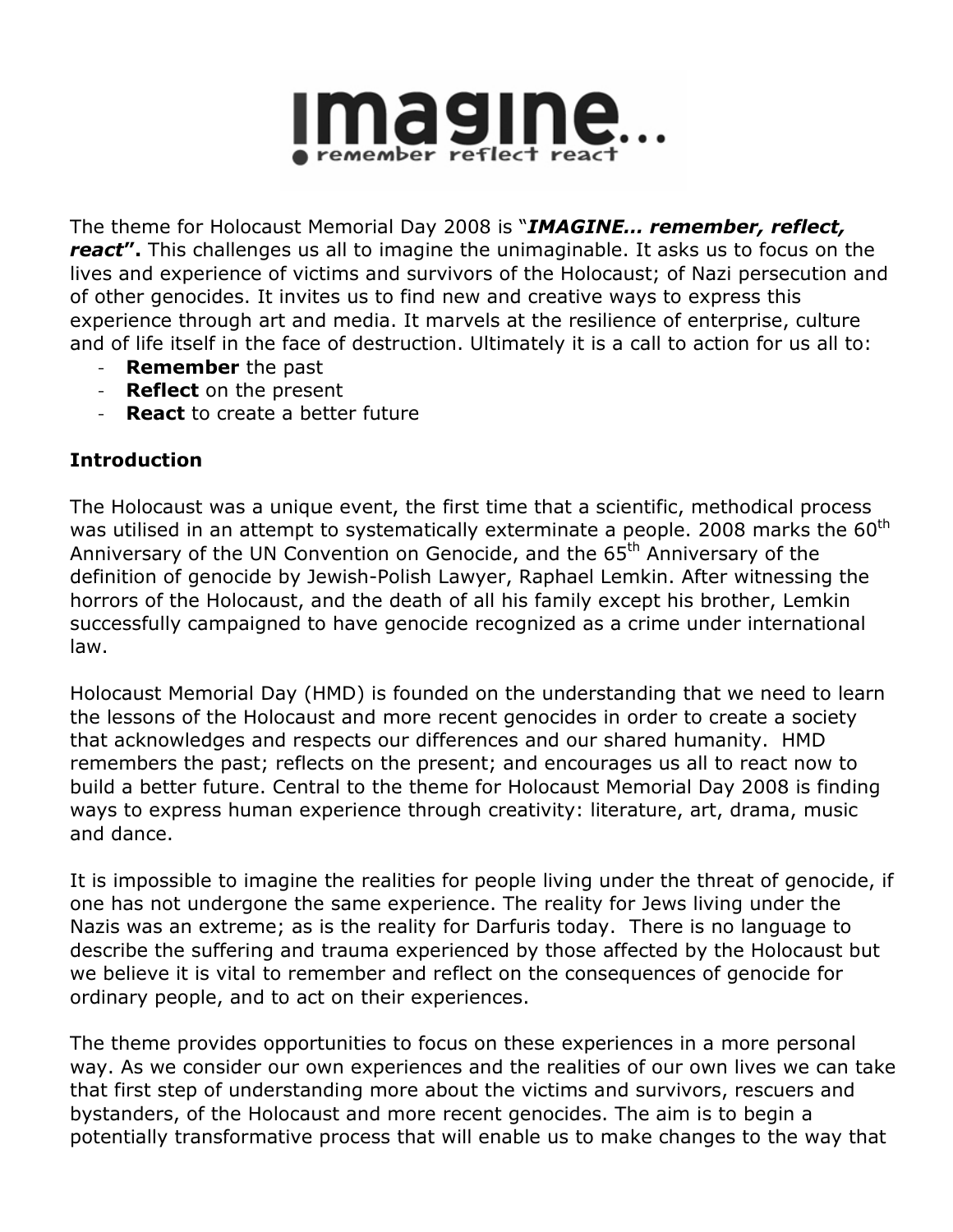we act towards other people, thus creating a more inclusive society. Small individual actions taken together can make a big difference. Just imagine what we can achieve by working together.

## Remember the past

- Imagine… life as a persecuted minority in Europe between 1933-39 as laws are introduced restricting your employment, movement, and right to property and assembly.
- $\bullet$  Imagine... life as a Jew<sup>1</sup> in Europe once the Final Solution is introduced in 1942. Even your right to live is taken away.
- Imagine… life as a persecuted minority under the Nazis as a Roma; gay man or lesbian; black person; disabled person; or a political opponent of the Nazis.
- Imagine … how to remember the lives and experiences of those groups targeted by Nazi racial policies for whom there are no survivors who can speak today.
- Imagine… risking everything to save the life of someone whether you knew them or not.
- Imagine… the experience of the victims of recent genocides in Rwanda, the Balkans or other genocides.
- Imagine… trying to survive alone but trying to keep the memory of your family, friends and community alive.
- Imagine... you are the only person left alive from your family or your community and how it might feel to try and reconstruct your culture, religion and way of life in a hostile environment.

### Historic overview

 $\overline{a}$ 

During World War II, Nazi Germany and its collaborators murdered six million Jews. Beginning with racially discriminatory laws in Germany, the Nazi campaign expanded to the mass murder of European Jews. During the era of the Holocaust, the Nazis Racist State targeted several sections of society because of their perceived "racial inferiority or impurity": Roma and Sinti (Gypsies), disabled people, gay and lesbian people, black people and some of the Slavic peoples (Poles, Russians, and others). Other groups were persecuted on political and behavioural grounds, among them Communists, Socialists and Jehovah's Witnesses.

In 1933, the Jewish population of Europe was eleven million. Most European Jews lived in countries that Nazi Germany (the Third Reich) would occupy or influence during World War II. The Nazis established concentration camps to imprison Jews, and other people who were targeted on ethnic or "racial" grounds, as well as political opponents. Germany invaded Poland on September 1, 1939, beginning World War II. Over the next two years, German forces conquered most of Europe.

 $<sup>1</sup>$  As defined by the Reich Citizenship (Nuremberg) Law of 1935, a Jew was defined as anyone born to at least one</sup> Jewish grandparent.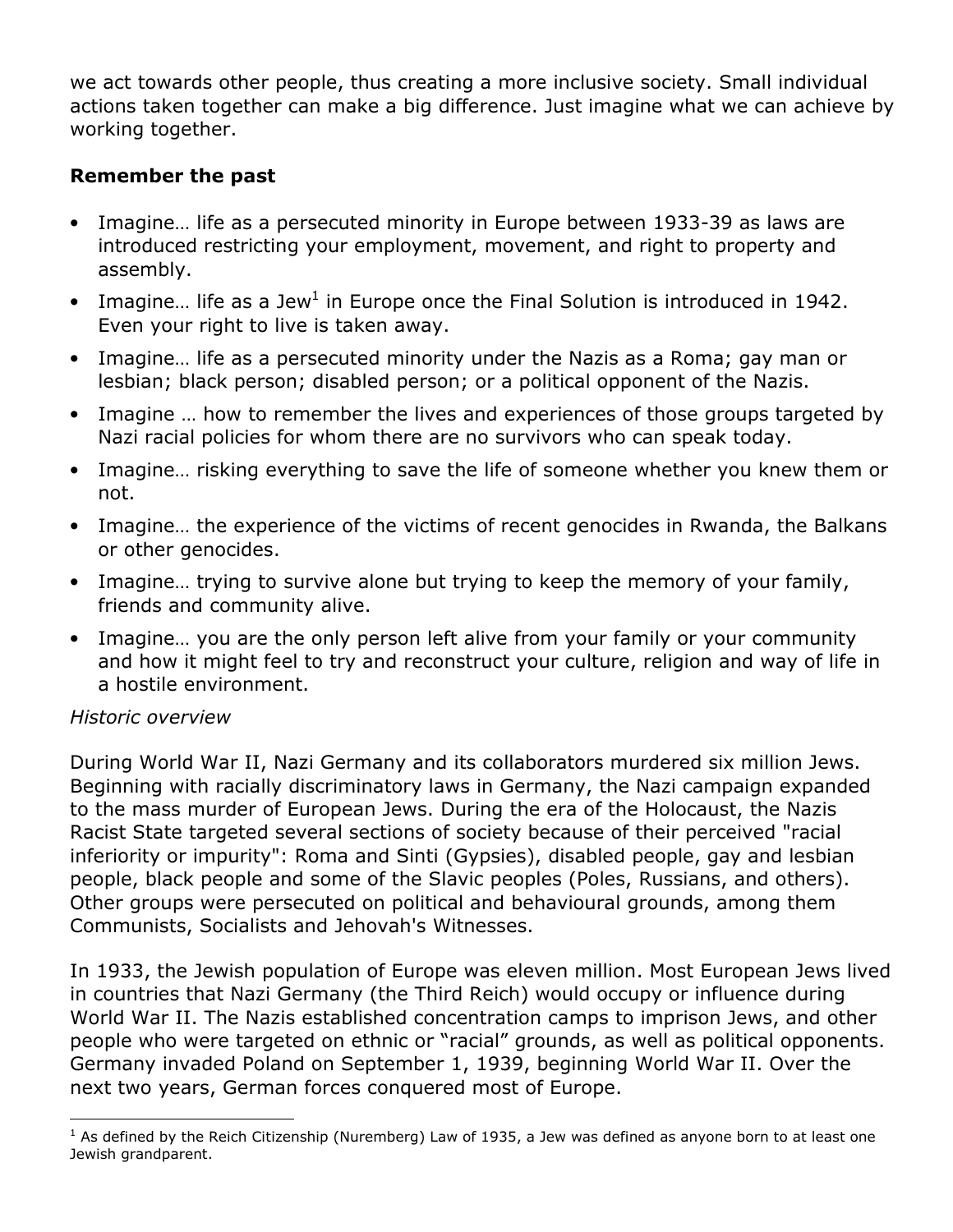During the war years, the Nazis and their collaborators established new ghettos (a sealed part of a city where Jews were required to live in order to exclude and isolate them) and thousands of new camps for the imprisonment and forced labour of targeted groups and forced labour. Following the invasion of the Soviet Union in June 1941, Einsatzgruppen (mobile killing units) carried out mass-murder operations against Jews, Roma, and Soviet state and Communist party officials. More than a million Jews were murdered by these units, usually in mass shootings. Between 1942 and 1944, Nazi Germany deported millions more Jews from occupied territories to death camps, where they murdered them in specially developed killing facilities using poisonous gas. At the largest killing center, Auschwitz-Birkenau, transports of Jews arrived almost daily from across Europe.

In the final months of the war, SS guards forced camp inmates to march hundreds of miles without shelter in an attempt to prevent the Allied liberation of large numbers of prisoners. As Allied forces moved across Europe in a series of offensives, they began to encounter and liberate concentration camp prisoners. World War II ended in Europe with the unconditional surrender of German armed forces in the west on May 7 and in the east on May 9, 1945.

By war's end, close to two out of every three Jews in Europe had been murdered by Nazi Germany and its collaborators in the tragedy we now call the Holocaust.

#### Victims of the Racist State

Although Jews were the primary focus for Nazi persecution, others targeted included hundreds of thousands of Roma and Sinti (Gypsies) and mentally or physically disabled people. Over 80,000 gay men were imprisoned, tortured and placed in slave labour, many others forced into marriage or hiding, thousands of political dissidents (including communists, socialists, and trade unionists) and religious dissidents (such as Jehovah's Witnesses) were also targeted. Many of these individuals died as a result of incarceration and maltreatment.

As Nazi tyranny spread across Europe, the Germans persecuted and murdered millions of other people. More than three million Soviet prisoners of war were murdered or died of starvation, disease, or maltreatment. The Germans killed tens of thousands of non-Jewish Polish intellectual and religious leaders, and deported millions of Polish and Soviet citizens for forced labour.

### Holocaust Memorial Day

The Holocaust must be the beginning of learning from the past, not its end point.

### Holocaust Memorial Day is recognised internationally

(www.un.org/holocaustremembrance) as the day to commemorate all those who were victims of the Holocaust and Nazi persecution, as well as the victims of later genocides  $-$  such as Rwanda, Bosnia and Kosovo  $-$  and to explore wider issues of prejudice, hatred, discrimination and community cohesion in Britain today.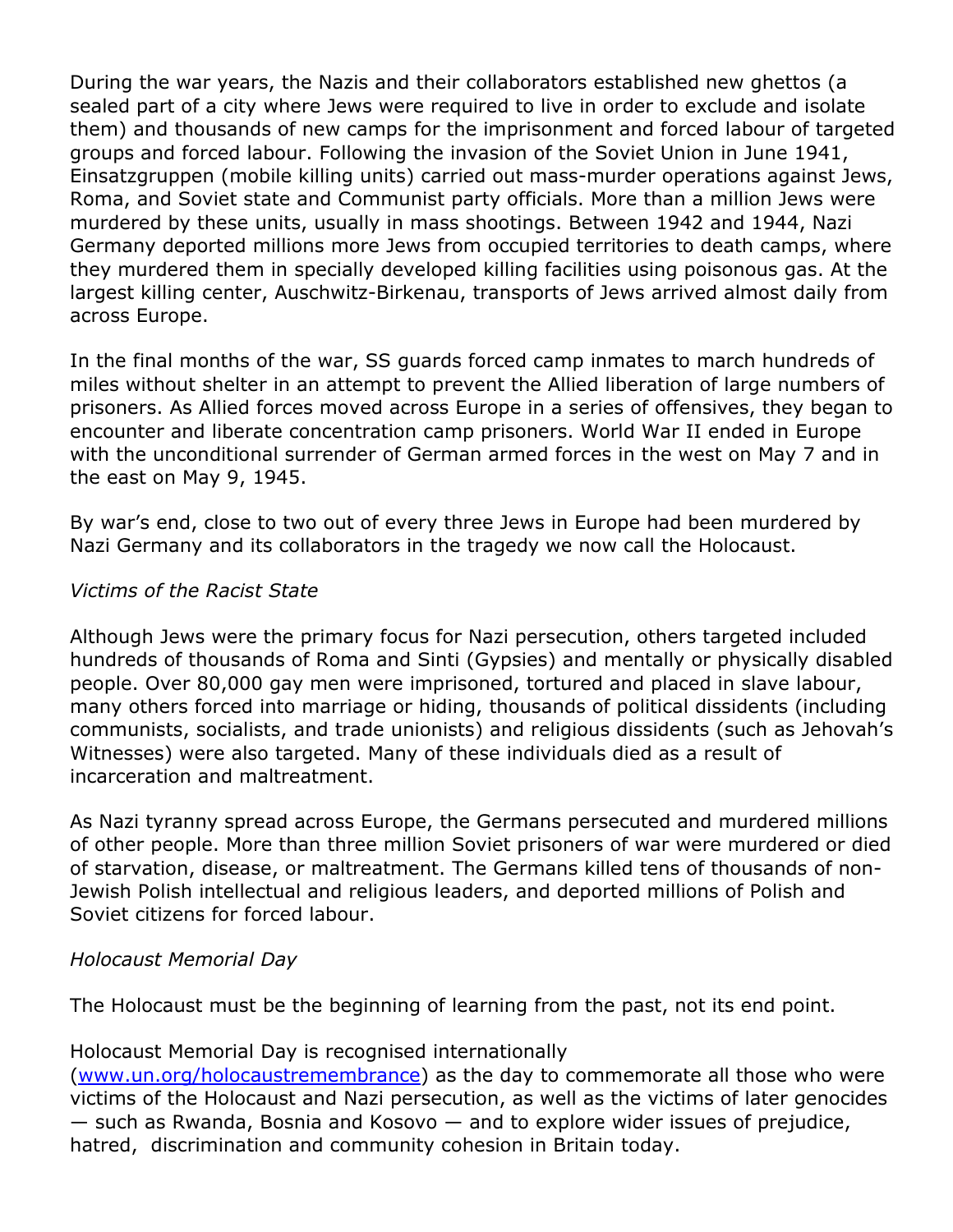The Holocaust was a unique event: the first occasion on which the whole apparatus of a State was used to perfect the mass-murder of civilians guilty only of being different. It provides a common starting point from which to remember and learn from the lessons of the past. It is also a way into discussing difficult and interlinked issues such as racism, anti-semitism, Islamophobia, homophobia, discrimination and bigotry against the few by the many  $-$  across different faiths and diverse communities.

It is important to use the day to reflect on recent genocides and contemporary issues in Britain.

The challenge of the theme is how we may remember and reflect on the victims of the Holocaust, and more recent genocides, and the extent of the persecution that victims and survivors faced. Such persecution is an attempt to obliterate completely not only individual people, but also their culture, religion and language. Often property and homes are destroyed too. Many survivors returned to face what, for us, may seem an insurmountable challenge of starting their lives over again often without family or social support.

### Why is remembering the Holocaust and more recent genocides important?

It acts as a clear warning of where racism and other forms of prejudice and discrimination can lead, when combined with other factors. It allows us as individuals to reflect on our own responsibility to tackle these issues personally and in our society at large. That is why the theme demands us to remember the past.

### Reflect on the present

- Imagine… a future without Holocaust survivors to tell and teach us of their experiences first hand.
- Imagine… the lives of those currently targeted for genocide, such as in Darfur.
- Imagine… the lives of those in Britain who face prejudice, hatred and discrimination.
- Imagine… the fears of the asylum seekers looking for safety from terror.
- Imagine… what potential was lost from the death of the millions in the Holocaust and other genocides.

Genocide is never simply an attempt to wipe out a certain group of people. It is almost always accompanied by an assault on the cultural identity of the 'target group'. A genocide is usually followed by efforts to erase the memory of the murdered, wiping out all cultural traces of their existence. For this reason, cultural creativity can be a form of resistance to genocide and art often provides a vehicle for the survivors to enshrine the memory of the lost and to reconstruct their shattered communities. The loss of creative talent and scientific prowess makes genocide not just a tragedy for one community, but a loss to all humanity.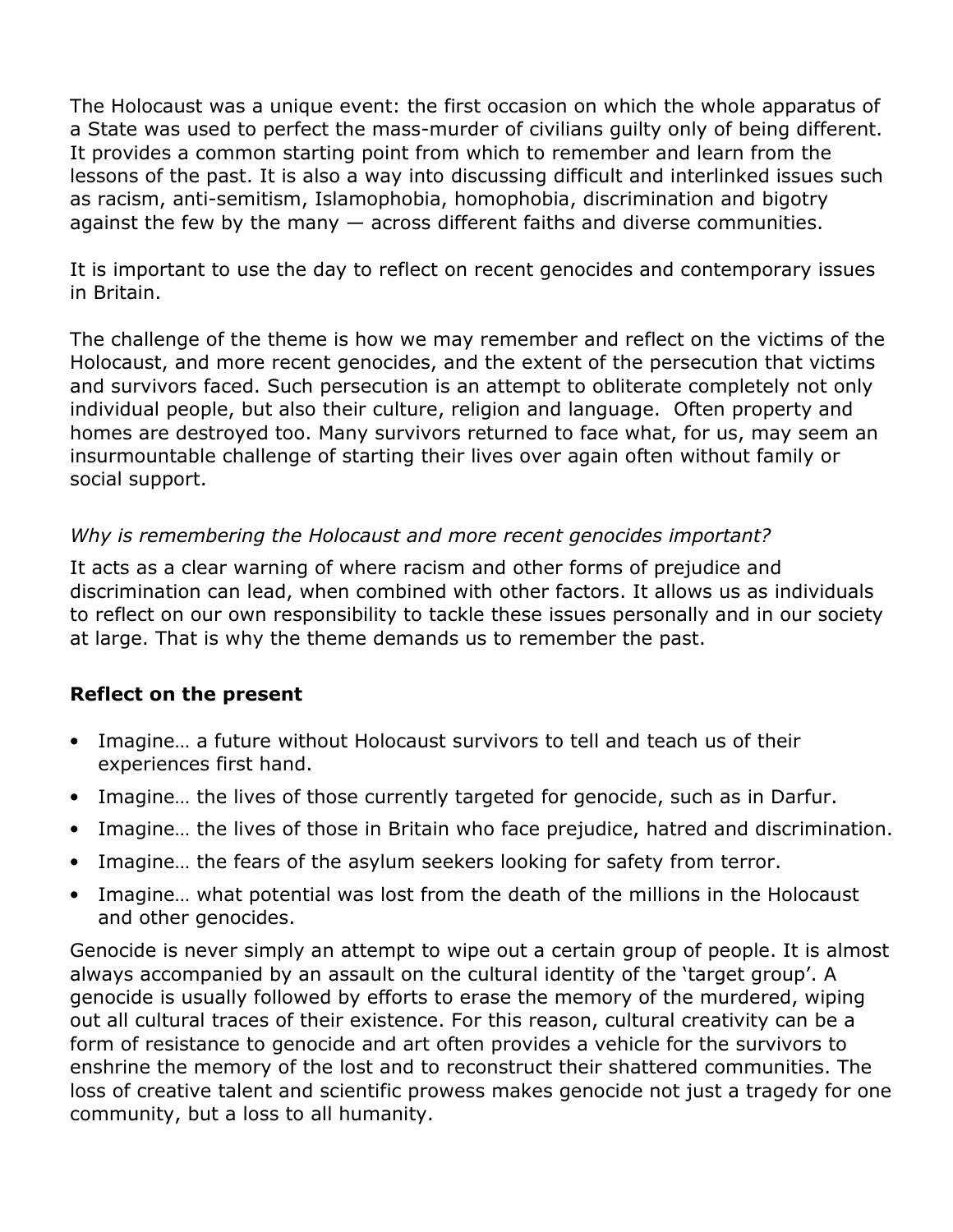There are survivors who continue to create, in order to deal with, and relate, their experiences. There are incredible works of literature, music and art that enable people to reflect on the victims and survivors of the Holocaust and more recent genocides today. Anne Frank's diary is one of the most noted personal responses, now known around the world. There are many other resources, such as Alexander Zapruder's "Salvaged Pages: Young Writers' Diaries of the Holocaust" that chronicle as well the experiences of young people during the Holocaust. Across Europe during the Holocaust artists like Charlotte Salomon painted their experiences onto canvas. Musicians such as Gideon Klein scored the maelstrom of dark emotions, and children in Terezin drew pictures in crayons prior to their untimely deaths.

There are also biographies and autobiographies, dramas, musical compositions, poems, paintings, drawings and photography drawn from disabled, gay, and gypsy experiences before, during and after the War. Richard Grune's desire to bring attention to the terror of the concentration camps led to the 1947 publication of a limited-edition portfolio of his lithographs based on his experiences as a gay man in Sachsenhausen and Flossenbürg, one of the most important visual recordings of the daily nightmare of the Nazi concentration camps. Survivors in the UK today, like Roman Halter and Anita Lasker-Wallfisch continue to draw on their experiences in painting and musicianship.

More recently, in Sarajevo, Zlata Filipovic produced a diary about the loss of her childhood and friends during the Bosnian war. Rwandan Jean Paul Samputu lost almost his entire family in the genocide, and his recording Testimony from Rwanda is one of the great African music albums of modern times.

There are survivors who continue to speak out about their experiences, to provoke action, to help and support those under threat of genocide or hate crime today.

There are thousands of asylum-seekers in the UK who escape persecution in their own country and seek sanctuary here. Many are compelled to leave their country against their wishes, to escape the dangers that they and their families face due to their race, religion or even political views. Reflect on the experiences that they have, trying to make a life in a country where they may not speak the same language or understand the culture. Thousands more are unable to leave their homes, jobs and families and thus must continue to endure ongoing discrimination and prejudice.

Is there anything that you can imagine that you can do to help alleviate the problems that asylum-seekers and victims of prejudice face today?

### React to create a better future

- Imagine… what you can do to keep the memory of the Holocaust alive.
- Imagine… how it feels to be a Holocaust survivor and listening to the Holocaust being denied and reading about, seeing or experiencing anti-Semitism today.
- Imagine... how you can make a positive difference in your school and community.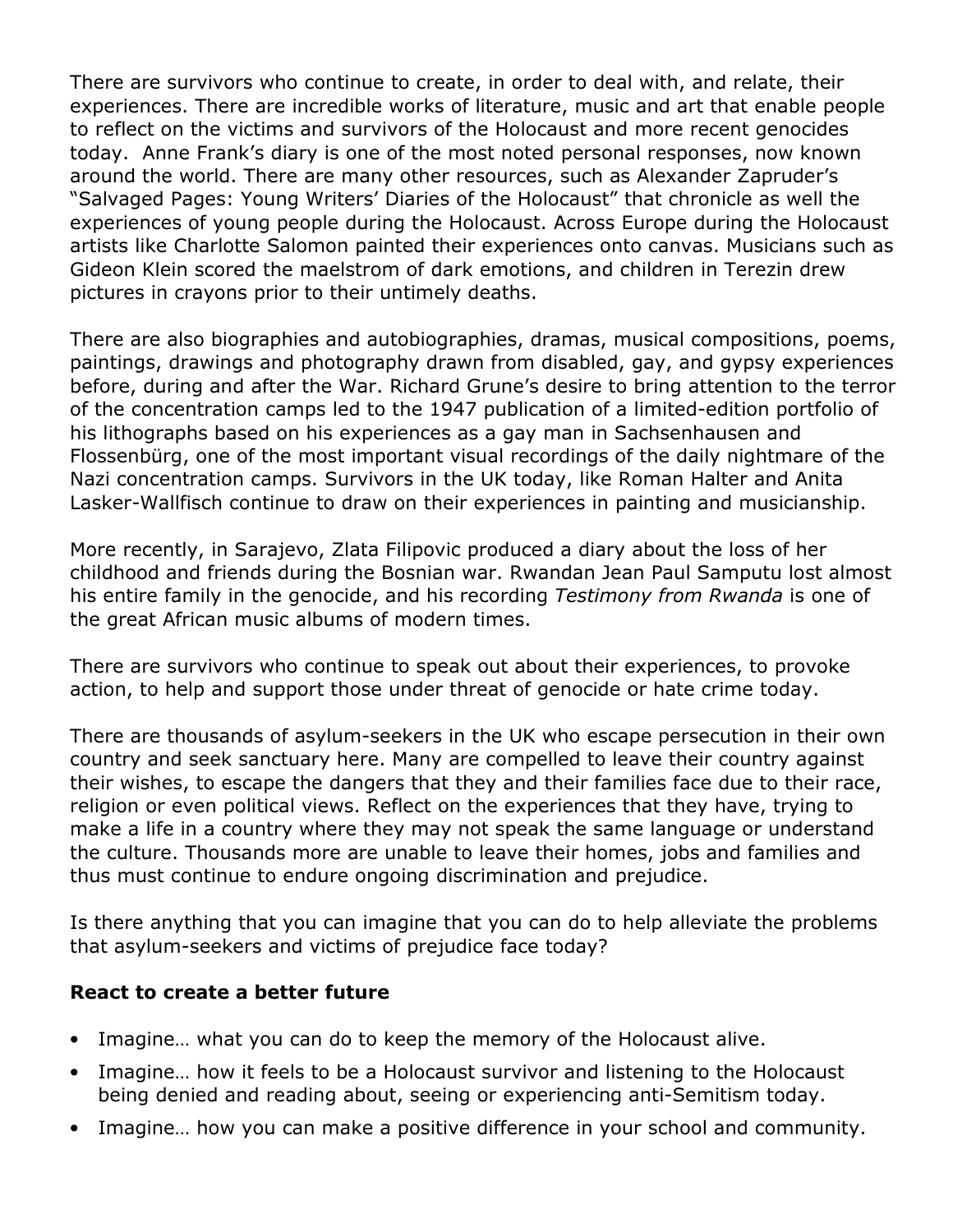- Imagine… the role that you can play in building a society without prejudice discrimination, hate and exclusion.
- Imagine… a better future … ours to share … ours to create.

One of the stated purposes of Holocaust Memorial Day is to 'ensure that the horrendous crimes, racism and victimisation committed during the Holocaust are neither forgotten nor repeated, whether in Europe or elsewhere in the world'. Another purpose of the day is to 'restate the continuing need for vigilance in light of the troubling repetition of human tragedies in the world today'. Since the Holocaust, some lessons have been learned. Yet tragedies involving genocide and racism continue to occur.

By commemorating Holocaust Memorial Day, we stand united together in calling on the world to prevent such crimes happening again. At no time is this more important, with the events of Darfur ongoing and the lack of an official Western response. Whether we call it genocide, or ethnic cleansing, people are being killed simply because they are different – and if Holocaust Memorial Day teaches us one thing, it is to listen to the voices of the past, the voices of the survivors, and react to ensure that never again truly does mean never again.

And just as important, by commemorating Holocaust Memorial Day we stand united in our efforts to tackle prejudice, hatred and discrimination at home, wherever it occurs — at school, at work, and even amongst relatives and friends.

Just as remaining as bystanders is shocking, so is the call to silence - the only voice that the victims have left. How many genocides will it take before we learn that differences between people should not be a threat but celebrated and respected? In the increasingly diverse country in which we live, it is more important than ever before to use opportunities like Holocaust Memorial Day to reach more people with these messages.

Imagine… all the different activities that you could organise to raise awareness of Holocaust Memorial Day and its messages. Imagine… all the ways that you can act to make a difference to improve your community. Imagine… that action as a living legacy of the survivors, and victims, of the Holocaust and subsequent genocides.

## Action

**Remembering** the victims of the Holocaust and more recent genocides is an important means of personally identifying with others' experiences, and keeping their memory alive.

**Reflecting** on new ways to express and explore issues relevant to Holocaust Memorial Day, in order to engage different audiences – from young people through to the elderly – across faith communities is a challenge but an opportunity as well presented by the theme, Reflect on…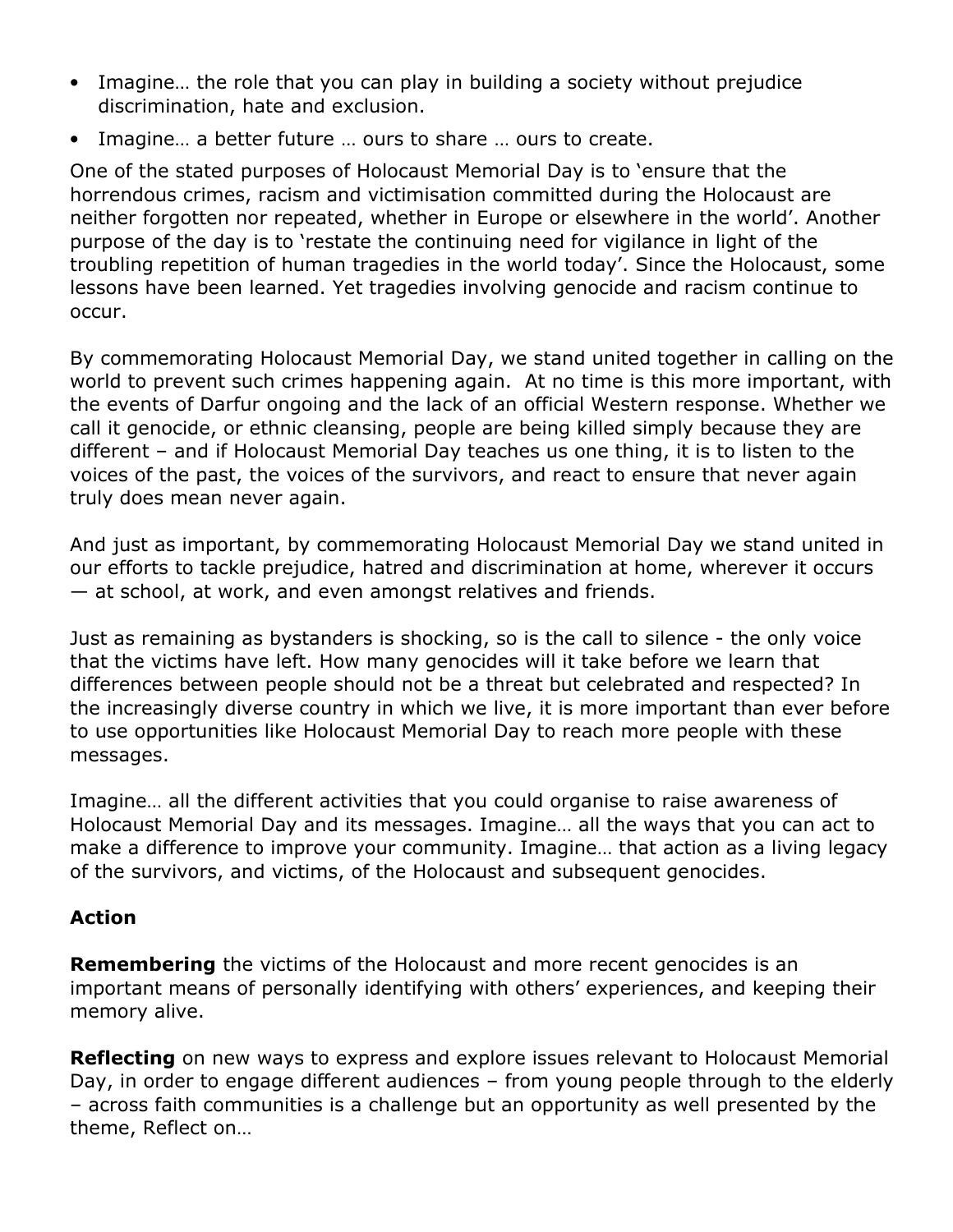**Reacting** in order to change the way that you and others around you behave to prevent and combat hatred, discrimination and prejudice - all of which can contribute to genocide if left unchecked.

**Involving** more people in your commemoration, by conceiving a more inclusive and far-reaching event, can ensure that the messages of Holocaust Memorial Day reach even more people. Reflect on... different ways of taking the commemoration to your audience.

**Listening** to the experiences of survivors and bringing their voices into homes, schools and communities. There are many books, plays and films as well as music and art that tell the story of victims and survivors and can be utilised to inform, educate and connect people to the theme of Holocaust Memorial Day. Either these can be performed, or survivors themselves can be invited to give their testimony in person. There are organizations that can help source survivors not only of the Holocaust, but more recent genocides such as Bosnia, Kosovo and Rwanda. Reflect on how best to get people to listen to these experiences.

**Including** the experiences of those sections of society targeted by the Nazi Racist State, like disabled, gay or gypsy for whom there are now few survivors who can speak. This can be done by inviting specialist speakers, by use of drama or art, through readings and biographic material and with a number of programmes or films that some agencies have available on loan.

**Examining** reports on Darfur today and historical documents and testimonies relating to the Holocaust and recent genocides. This can provide an inspiration to creativity, and give participants an opportunity to reflect on past and current events, and imagine a better future, and express their perspectives through all forms of media: poetry, writing, performing and visual arts.

**Learning** how people acted during the Holocaust and subsequent genocides can ensure that we act on the lessons of their experiences. For example, the action of Raphael Lemkin and his role in securing the UN Convention on Genocide (of which 2008 is the  $60<sup>th</sup>$  Anniversary) will enable one to identify what constitutes a genocide and imagining what legal steps are needed to prevent future atrocities.

**Thinking** about an event in which you felt disorientated, not sure how to respond, can be the first step to empathy. For example, your first day at work, or the day you first became a parent or arriving in a foreign country unable to communicate. What feelings did the situation evoke? This gives some sense, if only a glimmer, of the disorientation of finding one's own world turned upside down.

**Discussing** issues raised by the Holocaust which could be set against tangible contemporary experiences. Questions may revolve around the progress that has been made since the Holocaust and more recent genocides and what action we can take to make a difference within our society and to help prevent genocide elsewhere. Also,